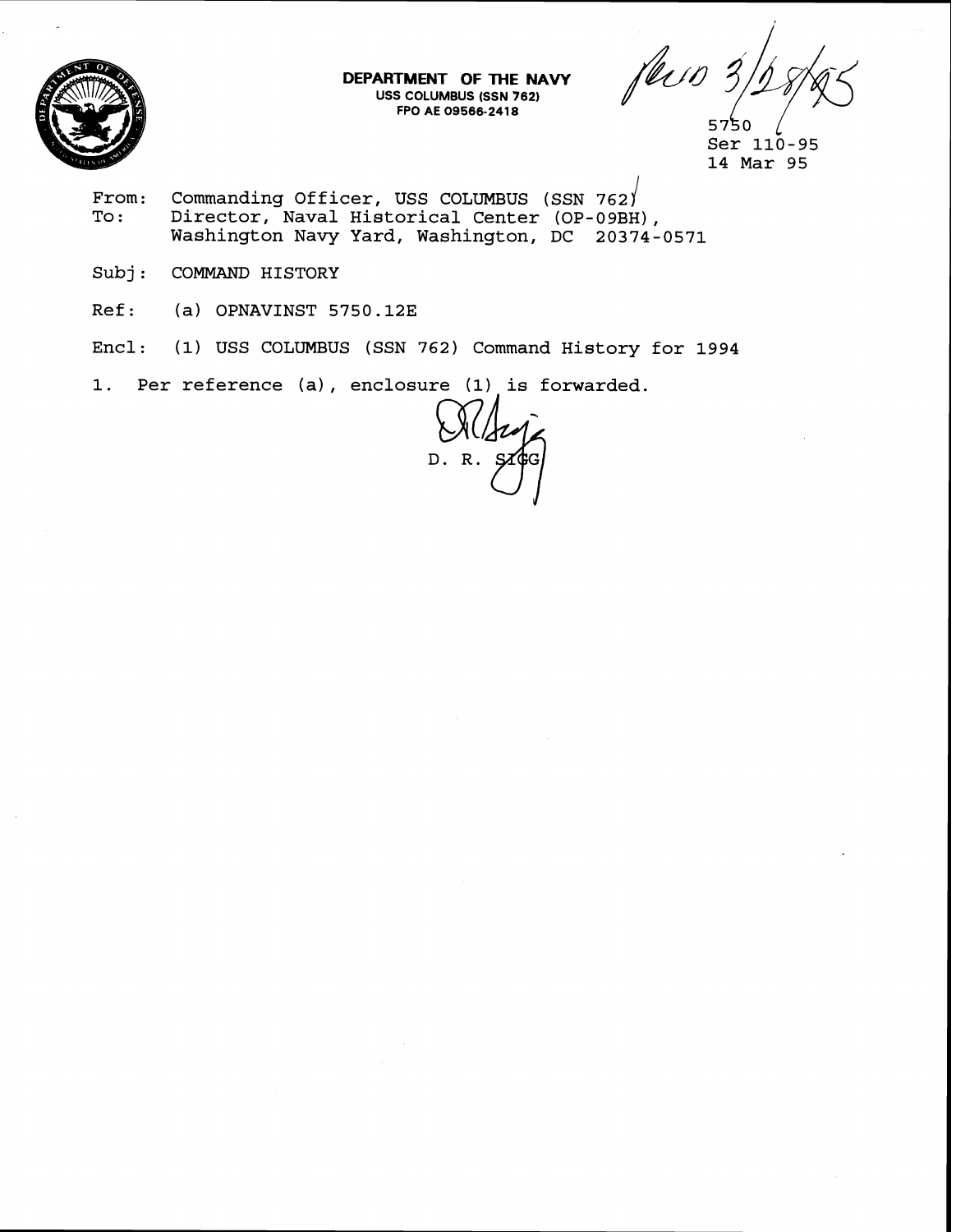## **USS COLUMBUS (SSN 762) COMMAND HISTORY FOR 1994**

1. Command Composition and Organization: The USS COLUMBUS (SSN **762)** is the fifty first ship of the Los Angeles class, and the twelfth of the improved version. With her stealth, endurance and agility, COLUMBUS can be used in roles and missions to meet the challenges for the ever changing global geopolitical climate. USS COLUMBUS has the ability to arrive on station quickly, stay for an extended period of time and carry out her mission whether it be antisubmarine warfare, deployment of special forces, minelaying, a precision strike land attack, or simply by her perceived presence, be a deterrent while still remaining undetected. Homeported in Pearl Harbor, Hawaii, she is under the cognizance of Submarine Squadron SEVEN and is commanded by Commander Daniel R. Sigg. LCDR Mark Breor-Executive Officer, LT Engineer Officer, LT **Theorem Combat Systems Officer, and**<br>ENS **ENGINEER - ENGINEER OF ENGINEER -**Combat Systems Officer, and EUR, --<br>Supply Officer are responsible for maintaining the ship at its maximum state of readiness at all times.

2. Chronology:

| January-June: Post Shakedown Availability<br>Addition of dihydrals w/six inch<br>countermeasure launch systems<br>Addition of propeller<br>Special Hull Treatment<br>AN/BSY-1 Combat System Upgrade |
|-----------------------------------------------------------------------------------------------------------------------------------------------------------------------------------------------------|
| Change of Command                                                                                                                                                                                   |

June : Sea Trials

July: Interfleet transfer to Commander, Submarine Squadron SEVEN at Pearl Harbor, HI

- August : Port Call - Port Everglades, FL Port Call - Kings Bay, GA Panama Canal Transit (18<sup>th</sup>) Shellback Ceremony Officer of Legislative Affairs Congressional VIP Tour
- September: Port Call San Diego, CA Behm Canal Sound Trials, Ketchikan, Alaska Arrive Pearl Harbor, HI **(23rd)**

October: Upkeep

November: Sonar Certification Weapons Certification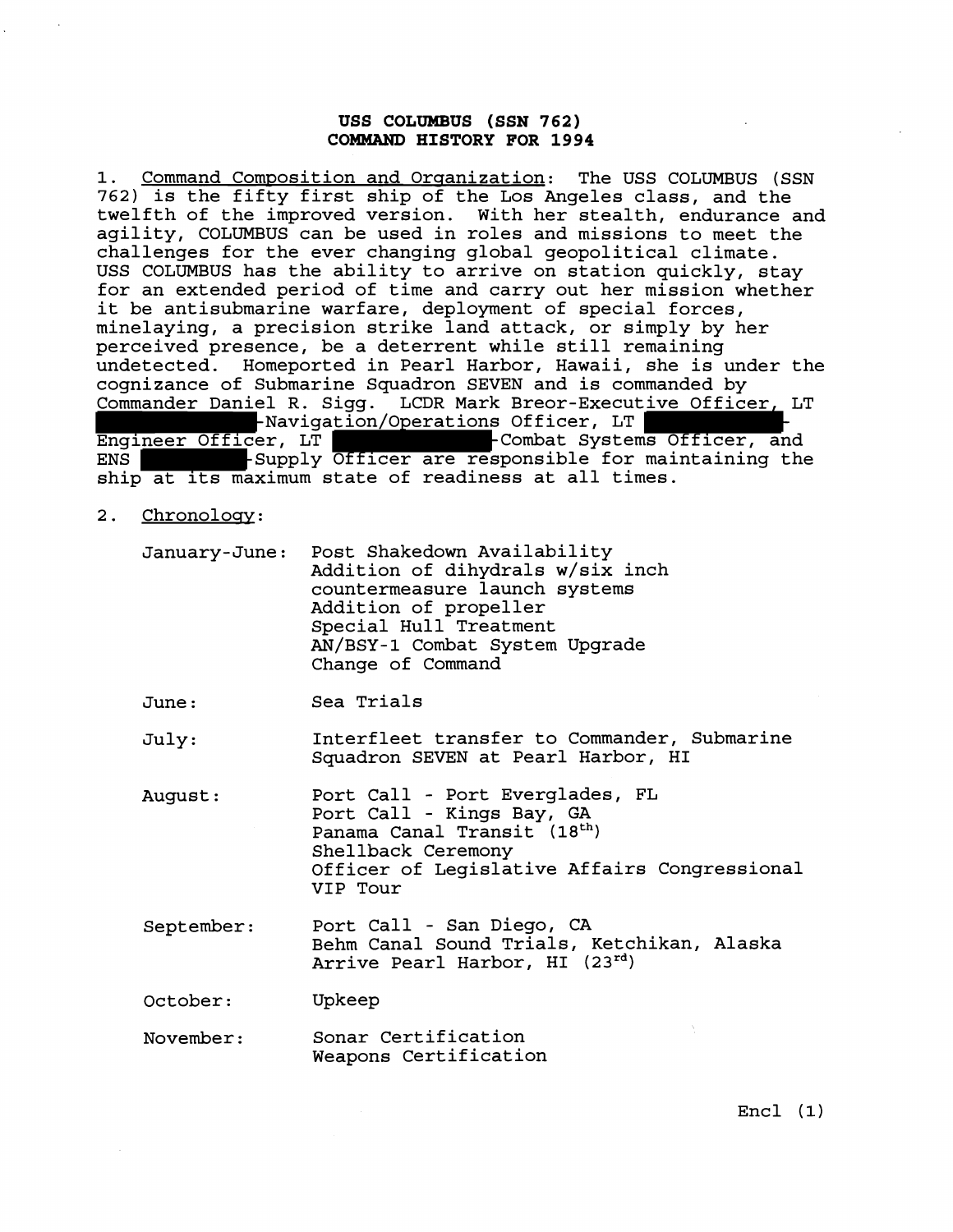| December: | Local at-sea operations<br>Office of Legislative Affairs Congressional<br>VIP TOUT |
|-----------|------------------------------------------------------------------------------------|
|           |                                                                                    |

3. Narrative: COLUMBUS entered the General Dynamics shipyard in Groton, CT on January 5 1994, to complete her Post Shakedown Availability (PSA) . In the six months that followed, COLUMBUS received several equipment upgrades, modifications, removal and installations. Some of the more significant and noticeable changes were the addition of two dihydrals with six inch countermeasure launch systems, I3 M propulsor, Special Hull Treatment (SHT), and the most recent hardware and software upgrades to the AN/BSY-1 Combat System. In mid-June PSA was complete and COLUMBUS put to sea for two highly successful weeks of sea trials. Following sea trials COLUMBUS returned to New London Submarine Base in Groton, Connecticut to complete preparations for its interfleet transfer and change of homeport to Pearl Harbor, HI.

On April 30, 1994, Commander Daniel R. Sigg relieved Commander Carl M. Smeigh, Jr. to become the second Commanding Officer of USS COLUMBUS.

When the moving arrangements for all 140 crew members and their families were complete, COLUMBUS on July 25, 1994 set sail to her new homeport in Pearl Harbor, Hawaii.

The first of many stops on the way to Hawaii was Port Everglades, Florida where the crew enjoyed some well deserved liberty in the sun. Several local Navy organizations hosted dinners and parties for the officers and crew of the COLUMBUS. After five days of exceptional hospitality and relaxation, COLUMBUS was rerouted to Kings Bay, Georgia for emergent repairs to its communication equipment. Four days later, COLUMBUS was once again heading south for the Panama Canal. At 0600 on August 18, 1994, USS COLUMBUS arrived at the breakwater entrance to the Escorted by several patrol boats and one helicopter, COLUMBUS slowly made her way through the five lochs that led to the Pacific. Halfway through the canal while transiting GATUN lake, the crew enjoyed a "Steel Beach" picnic<br>topside. When the last loch was drained down, The Bridge of the When the last loch was drained down, The Bridge of the Americas was in sight, marking the entrance to the Pacific Ocean. Almost eighteen hours after COLUMBUS first entered the canal, she was in her new home waters. Once in deep water, COLUMBUS made her first dive in the Pacific and turned south towards the equator. On August 20 at 03302 COLUMBUS crossed the equator and held a special "Shellback" ceremony to mark the occasion. After a fun filled day of events, COLUMBUS headed north towards her next port of call, San Diego, CA.